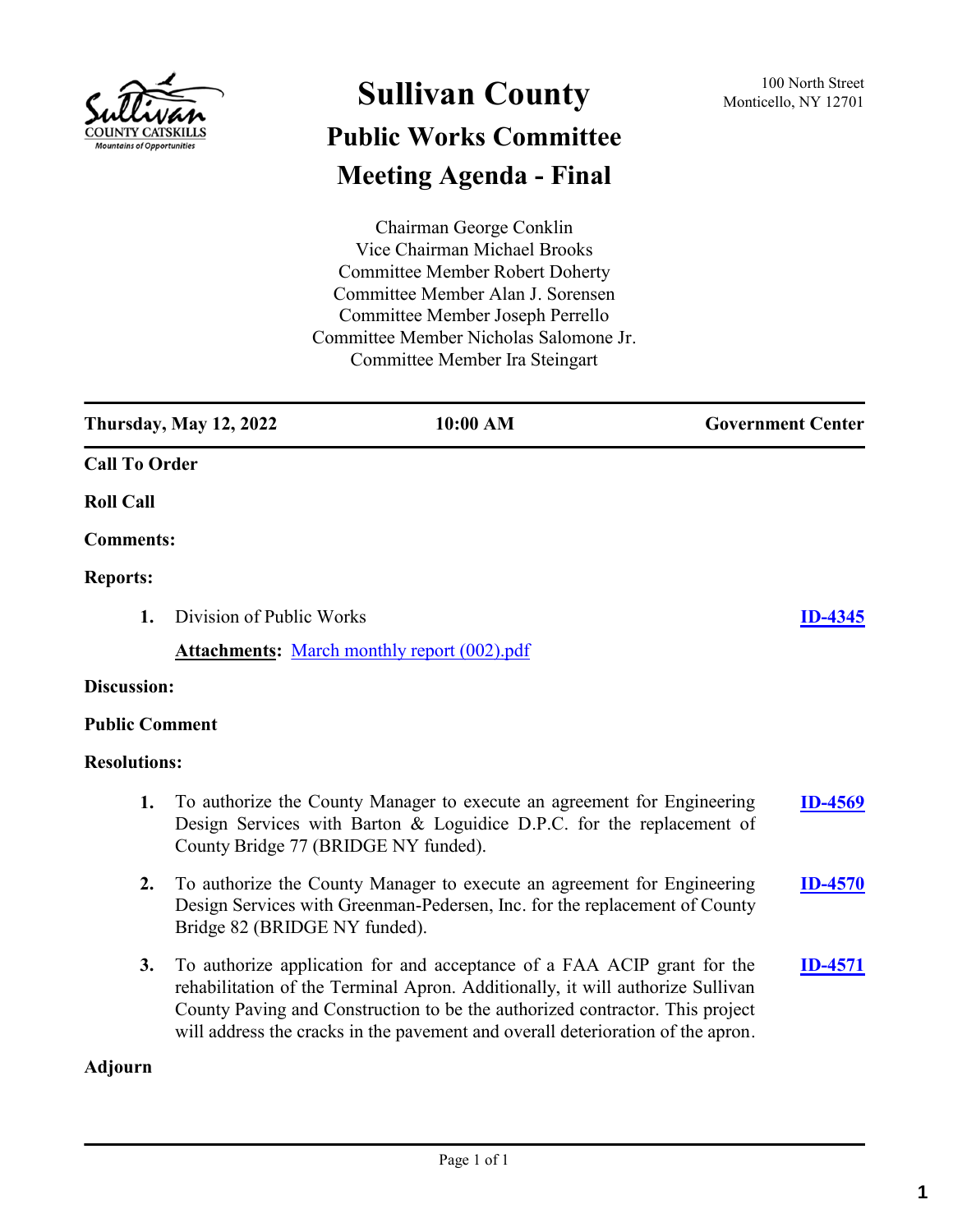

# Legislative Memorandum

**File #:** ID-4345 **Agenda Date: Agenda #:** 1.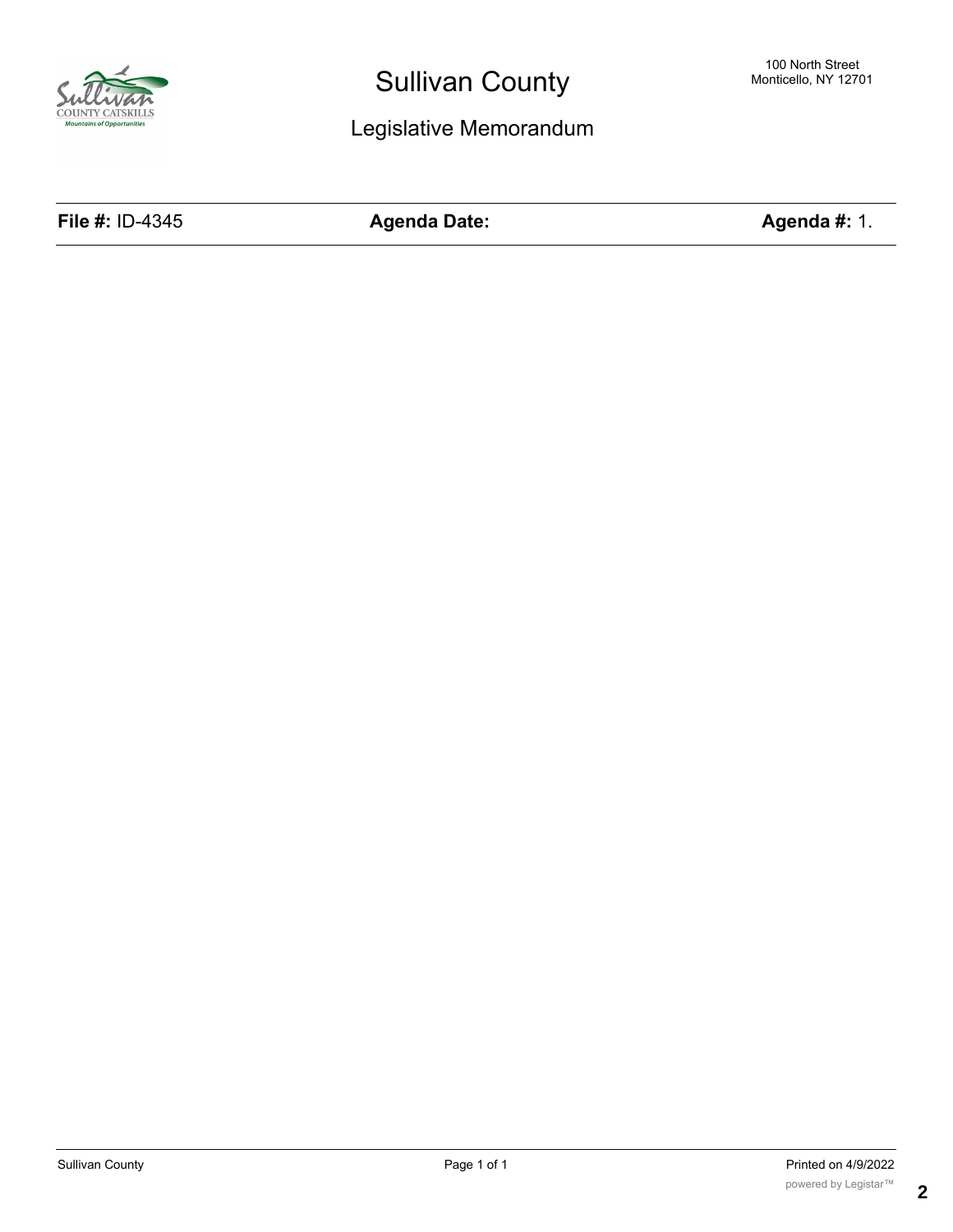# **PUBLIC WORKS Monthly Report March 10, 2022**

## **BRIDGES / BUILDINGS & GROUNDS OPERATIONS**

- − Began the office renovations for the County Clerk's Office
- − Installed replacement refrigeration system in the main Walk-in freezer in the Care Center
- − Snow and Ice clean up- parking lots, sidewalks, county cars, radio towers and county facilities
- − Snow equipment repairs and maintenance
- − HVAC repairs and maintenance at various facilities

## **SHOP STAFF**

- − Continued services and New York State inspections
- − Continued repairs on solid waste roll-off trucks and containers
- − Made all necessary repairs to DPW and outside agency equipment
- − Repaired and repainted body damage on vehicles
- − Prepared new vehicles and equipment for service
- − Prepared estimates on damaged vehicles
- − Continued to sandblast and refinish County equipment and parts for County Bridges
- − Continued to manage 120 Enterprise lease vehicle fleet
- − Worked on automobile, light and heavy truck bids
- − Contunued Specifications for new truck bids for 2022

## **SIGN SHOP**

- − Fabricated signs for the Division of Public Works and Towns
- − Repaired signs on county roads and bridges
- − Continued addressing sign complaints
- − Placed Sullivan County decals on new vehicles and equipment
- − Continued Sign inventory and data entry
- − Installed new signage for County bridges as needed

## **AIRPORT**

- − Ordered security activators for remaining gates
- − Continued discussion and planning on Airport Engineering consultant RSQ
- − Installed air-band radio in car 54
- − Installed air-and radio in truck 52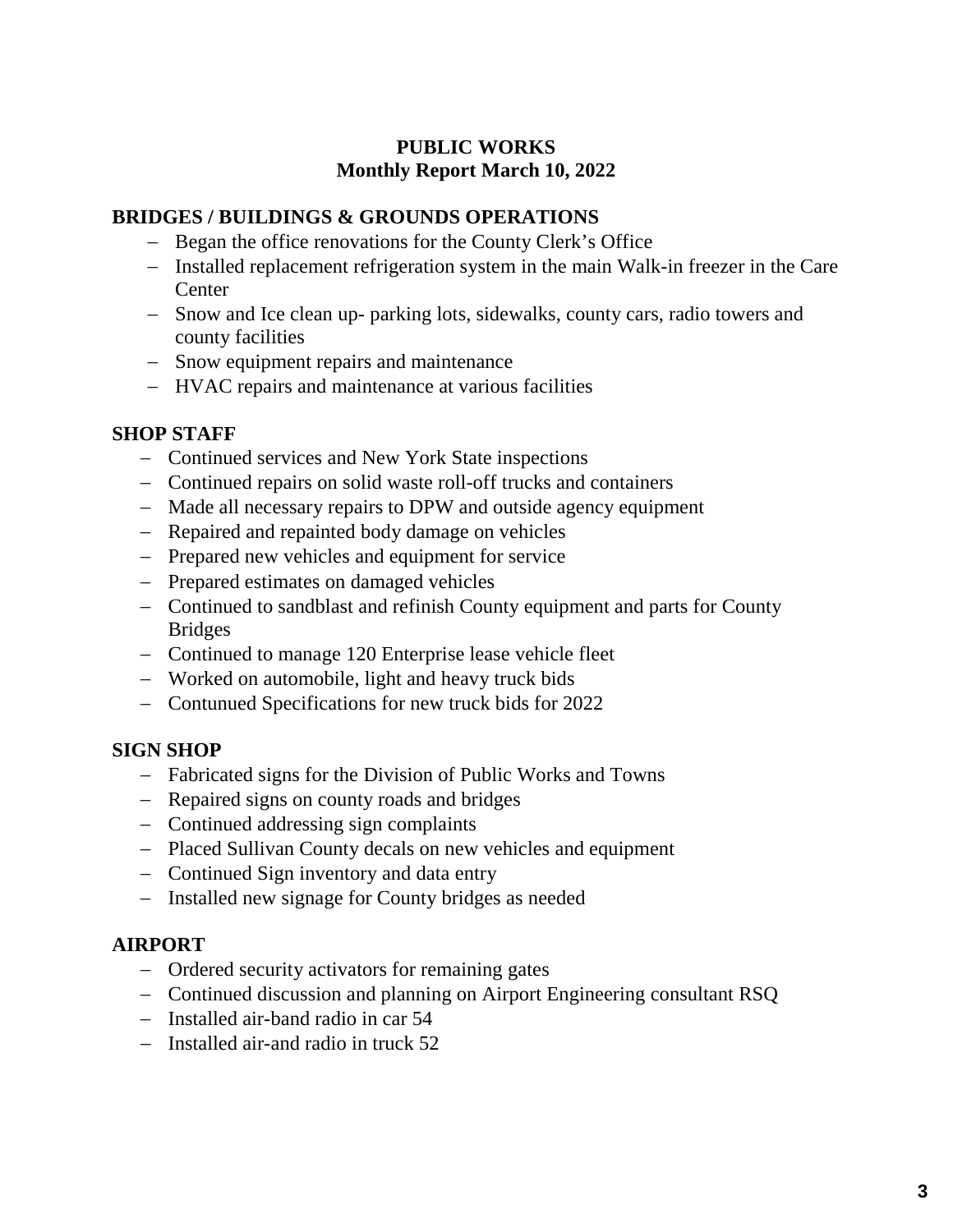# **BRIDGES**

- − Addressed NYSDOT non-structural notices (NSCOs) for Bridge 270 (NEV) and 455 (DEL)
- − Inspected temporary barriers for the Bridge 147 (ROC) railing repair work
- − Prepared a plan for additional support needed for Bridge 116 (ROC) to enable 2022 paving work
- − Inspected pavement at Bridge 126 for the planning of riding surface repairs needed
- − Coordinated with the Highway Unit for 2022 paving work needed for Bridge 81 (FOR)
- − Inspected repairs made to the road embankment at Bridge 99 (CAL)
- − Continued planning for repairs of several Bridge 225 (LIB) gusset plates
- − Continued coordination with NYSDOT to obtain a permit for the facilities needed to cross State Route 52; continued to advance the preparation of plans for construction; continued coordination with property owners for property releases and for the acquisition of the permanent easement needed for the construction of the KFRRP (DEL) flood reduction flume; completed and submitted quarterly reports required by NYSDEC for the Kohlertown Flood Risk Reduction Project (KFRRP) (DEL)
- − Completed the review of bids, recommended award, and submitted a resolution for retaining a construction contractor for the Sullivan County Bridge Membrane Project
- − Selected a firm from the approved consultant list, negotiated a fee for Membrane Project inspection services and submitted a resolution for approval of the firm
- − Started planning for a Federally funded project to paint several bridges in the 2023 construction season
- − Completed coordination with the Village of Monticello's consultant for the design of the bridge to replace Bridge 449 (VMONT); reviewed plans submitted and started coordination with DPW Forces for construction
- − In the process of procuring materials for construction of the Bridge 449 (VMONT)
- − replacement project
- − In the process of completing contract management and administration work for geotechnical services needed for the design of abutments for seven (7) future bridge replacement projects
- − Reviewed and approved geotechnical seven (7) reports prepared by the Geotechnical Service provider
- − Continued administration and coordination of the construction and engineering contracts for the Bridge 198 (HIG) Replacement Project
- − Provided a preliminary reviewed of documentation submitted by the Bridge 198 (HIG) contractor for extra work and coordinated a detailed review by the project consultant inspection firm to verify payments needed be paid to the contractor and prepare a final invoice for contract construction work
- − Completed the preparation of documents needed for obtaining an agreement from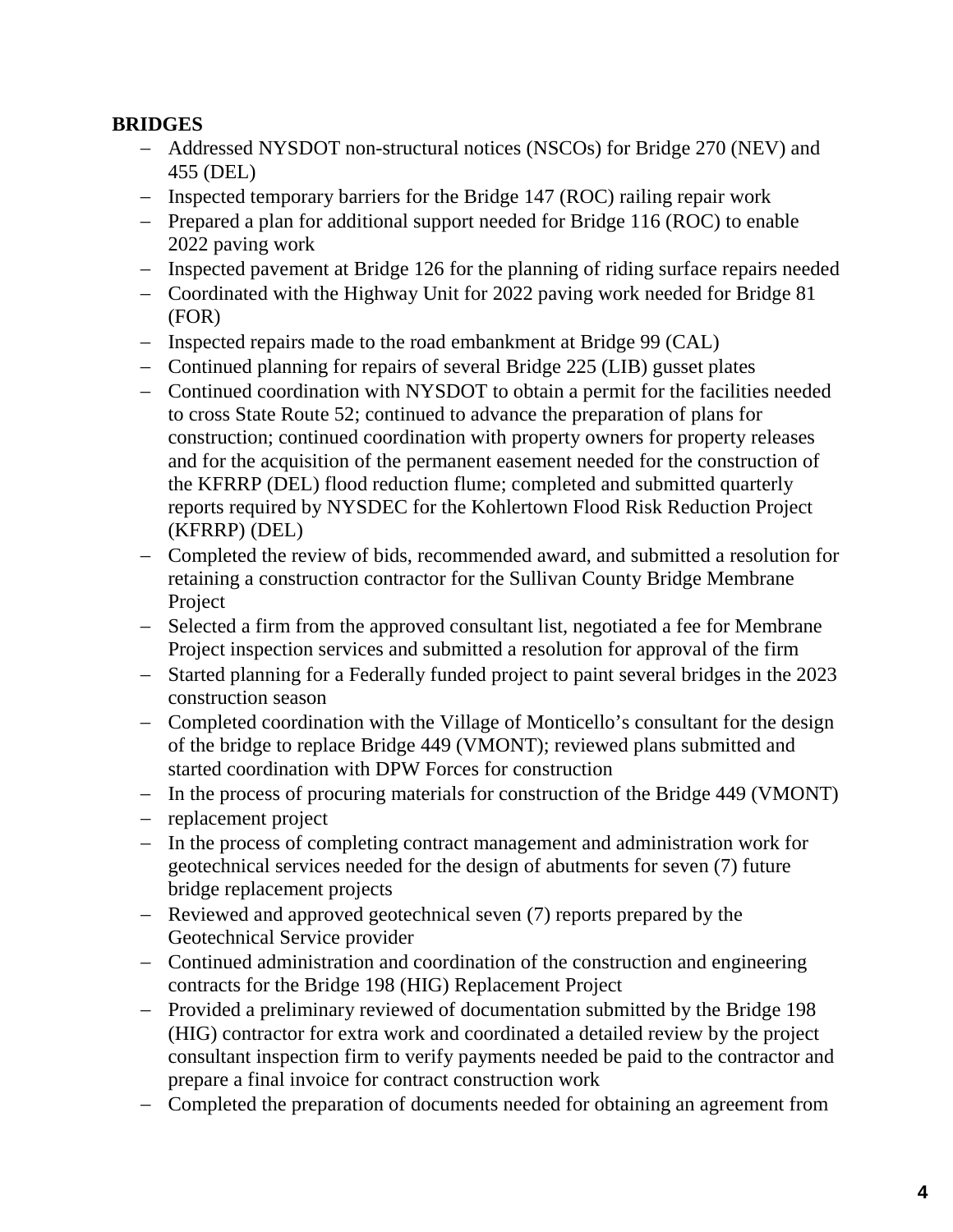NYSDOT to provide 95% funding of the Bridge 77 (HIG) replacement project

- − Solicited additional dam engineering experience from consultants on the County's approved list of firms for the Bridge 77 (HIG) replacement project which requires dam experience as well and recommended a firm for providing services
- − Received quotes and recommended award of appraisal services for the procurement of property needed for the replacement of Bridge 77 (HIG) which will increase the length of the Dam spillway to meet NYSDEC Dam Safety Requirements
- − Completed a capital improvement costs summary for GASB
- − Completed the preparation of documents needed for an agreement from NYSDOT to provide 95% funding of the Bridge 82 (FOR) replacement project
- − Completed the preparation of plans for the replacement of Bridge 228 and are providing follow-up for the procurement of materials
- − Continued engineering work and preparation of plans for the replacement of the end joints for Bridge 333 (THO)
- − Submitted an application to NYSDEC for a stream disturbance permit for the Bridge 110 (DEL) rehabilitation project and received the permit
- − Soliciting services for welding shear studs needed for the Bridge 110 (DEL) rehabilitation project
- − Investigated a complaint related to a dam located on County property adjacent to a home in the Davos Development (FAL) and developed a strategy for the breeching of the dam to eliminate a small ponded area using DPW Operations and filed paperwork with the NYSDEC for the work to breech the dam and contacted property owners and prepared and submitted release documents to enter upon lands needed for implementing the dam breeching project adjacent to the Davos Development (FAL)

# **BUILDINGS & ENVIRONMENTAL COMPLIANCE**

- − Participated in monthly Real Time Energy Manager/Clockworks Program training
- − Participated in biweekly virtual progress meetings for NYPA project at SCCC
- − Attended site visit at SCCC with NYPA to review Window Replacement portion of the project
- − Attended site visit with 26 Hamilton tenant to review renovation progress and discuss their mandatory state inspection process
- − Participated in meeting with County Manager concerning County Code Enforcement Official responsibilities
- − Coordinated and attended kick off meeting with contractor, court staff, and county staff for Fire Alarm replacement at the Sullivan County Courthouse
- − Completed CAD plans for the County Clerk's Office for approval and submitted to field for renovations and furniture moves
- − Conducted Records Archive search for well data files
- − Prepared CAD plan for proposed DMV counter modifications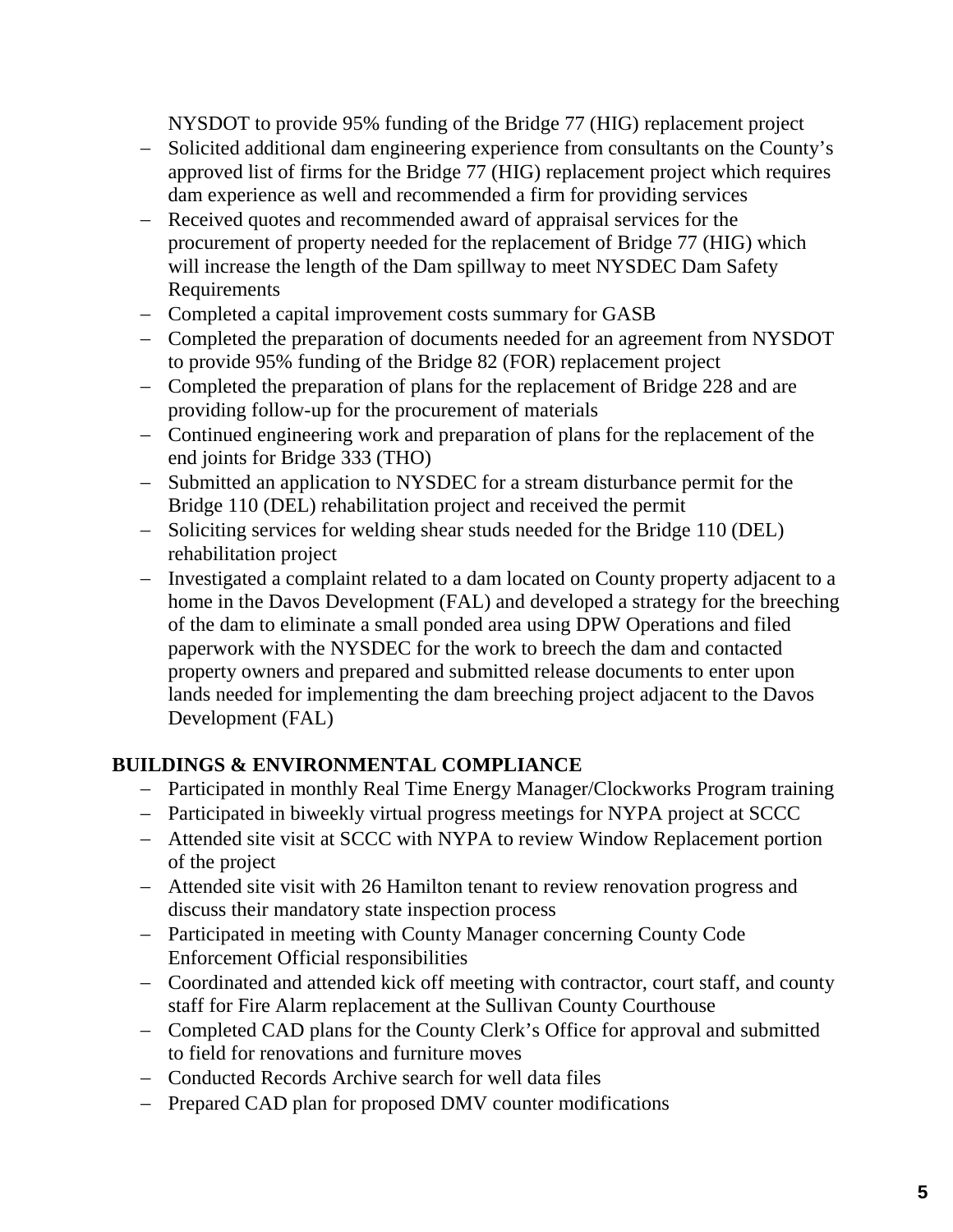- − Measured Real Property Office area and completed CAD plans for Real Property and Veterans office renovation
- − Prepared and submitted the SCIA and Human Service Complex mandated monthly water chlorination system operation reports to NYSDOH
- − Prepared and submitted the SCIA and Human Service Complex mandated quarterly bacteriological reports to the NYSDOH
- − Began preparing the NYSDOH mandated Human Service Complex Annual Water Quality Report for 2021
- − Continued mandatory water testing at the SCIA and Human Service Complex water chlorination systems
- − Continued updating SCIA and HSC Water Chlorination System Operation & Maintenance Manuals
- − Prepared requisition for various items required for the amperometric analyzer free chlorine equipment at the SCIA and Human Service Complex
- − Continued coordinating County Buildings and Parks water sampling program with laboratory vendor
- − Continued annual mandatory NYSDOS Code Enforcement In-Service Trainings
- − Continued preparing for 2022 annual Sullivan County Building Inspections
- − Worked with Office of General Services to let B-22-18 Provide and Install Domestic Hot Water System Retrofit at CCASL (CEC Grant project) Bid Package
- − Worked with Office of General Services to let B-22-19 Provide and Install Storage building at Emergency Services Training Facility
- − Met with Office of Sustainable Energy to update project status/goals
- − Continued working on glass replacements at New Jail with glass vender
- − Continued working with Fire Alarm vendor for Fire Alarm System Replacement at Courthouse
- − Continued overseeing remedy of Notice of Violation for HSC PWS Sanitary Survey
- − Provided technical support for County facility operations and maintenance
- − Prepared Monthly Report
- − Reviewed and submitted payment invoices from water sampling vendor
- − Provided OGS with bid and quote documents for various projects/purchases
- − Reviewed and approved various invoices and vouchers for payment as needed
- − Communicated with Environmental staff concerning ongoing projects and reports
- − Coordinated monthly rinse rack outfall sampling event with testing contractor at Maplewood
- − Reviewed and reported rinse rack outfall sampling results
- − Continued work with Engineering Consultant on environmental issue at SCIA
- − Coordinated and documented responses to minor petroleum spills
- − Coordinated with NYSDEC and operations for install of one (1) new PBS used oil tank at Maplewood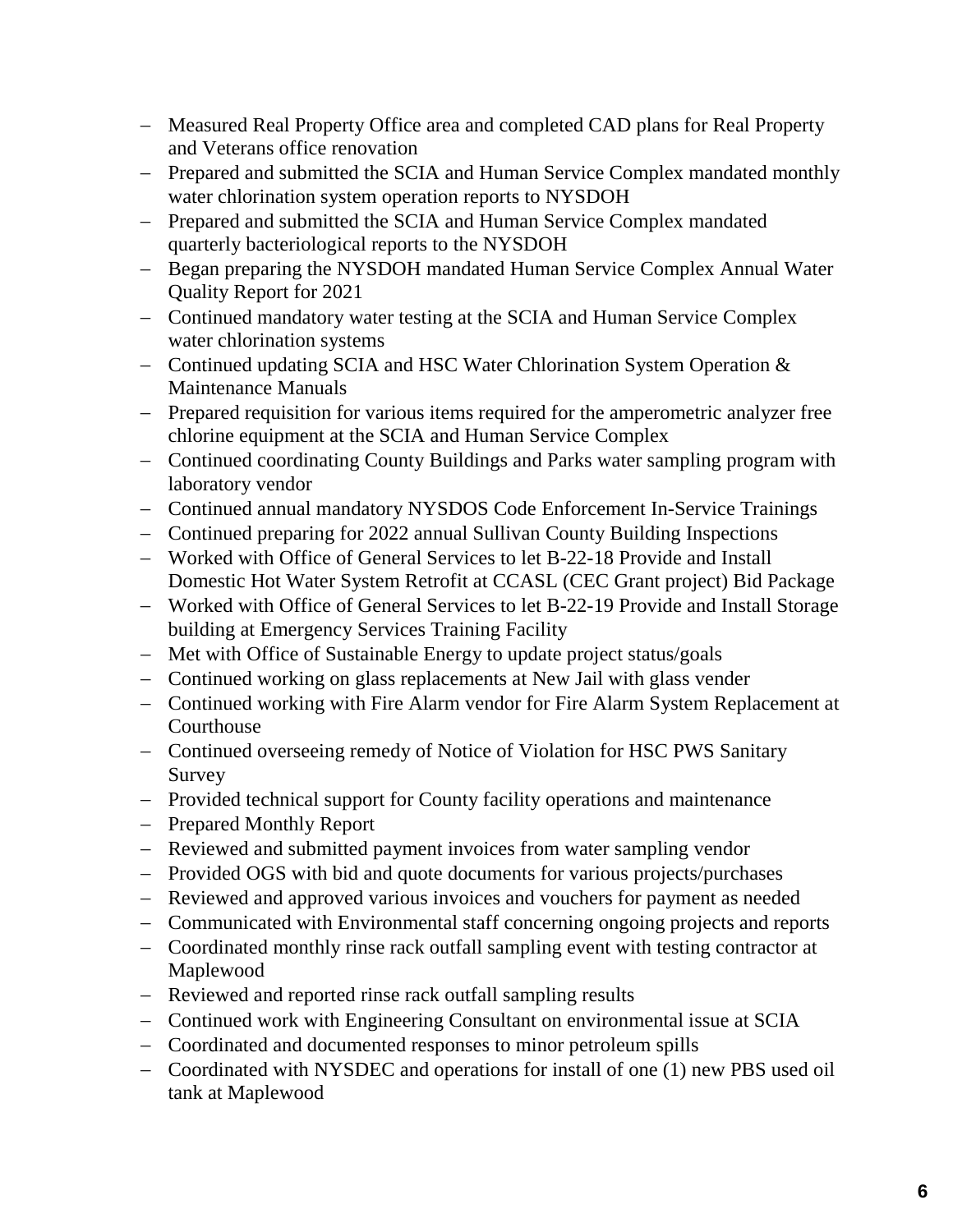− Prepared Specifications (Q-22-12) for new PBS diesel tank at Barryville Shop

# **HIGHWAYS**

- − Provided ROW and record mapping research to the public, other County departments and SCDPW operations - (8) instances
- − Continued to advance the East Broadway/County Road 173 (THO) reconstruction project with NYSDOT and consultant (Stantec)– County negotiating with the Village & DOT on the local share – Prepared a reimbursement request to NYSDOT through Stantec invoice number 45
- − Completed the closeout of the 2021 contract paving, repair and striping of 34 miles of county road (contractor; Sullivan County Paving & Construction, Inc. - SCP) - (County Road's 114, 22, 54, 14, 168, 141, 104, 183, 183B & C, 163, 162,166 and 171 completed) – close out documents and required bonding received - retainage released and paid
- − Completed the analysis of bids received on 2/4/22 for the 2022 chip sealing and striping of approximately 36 miles of county road – recommended award to Gorman Bros. Inc.
- − Completed the preparation of bid documents and detailed specifications for the 2022 crack sealing of approximately 52 miles of county road – prepared Cadd location maps, specifications, scope of work and quantity estimates - packaged all to a single PDF for OGS issuance - bids came back 2/15/22 – prepared bid analysis for OGS – recommended award to Gorman Bros. Inc.
- − Completed the preparation of bid documents and detailed specifications for the 2022 striping/pavement marking of approximately 79 miles of higher volume county road – prepared cadd location maps, specifications, scope of work and quantity estimates - packaged all to a single PDF for OGS issuance - bids came back  $2/18/22$  – analysis and award ongoing
- − Completed the preparation of bid documents and detailed specifications for the 2022 contract paving, repair and striping of approximately 36 miles of county road – measured and assessed road conditions, bridge impacts and repair areas – estimated quantities and costs - prepared Cadd location maps and detailed specifications - documented all required striping to be replaced - packaged all to a single PDF for OGS issuance – bid issued 2/18/22 - bids come back 3/4/22
- − Compiled all necessary backup cost documentation and submitted the next quarterly CHiP's reimbursement request to NYSDOT to closeout all 2021 paving projects
- − Prepared and submitted the 2021 annual report of key statistics and accomplishments along with the annual resurfacing report for the highway unit
- − Attended the NYSAPLS virtual conference and completed eleven (11) continuing education credits towards maintaining NYS surveyors license
- − Reviewed and/or researched the following for safety issues, potential impacts to and conflicts with the County's right-of-way (ROW), drainage, infrastructure and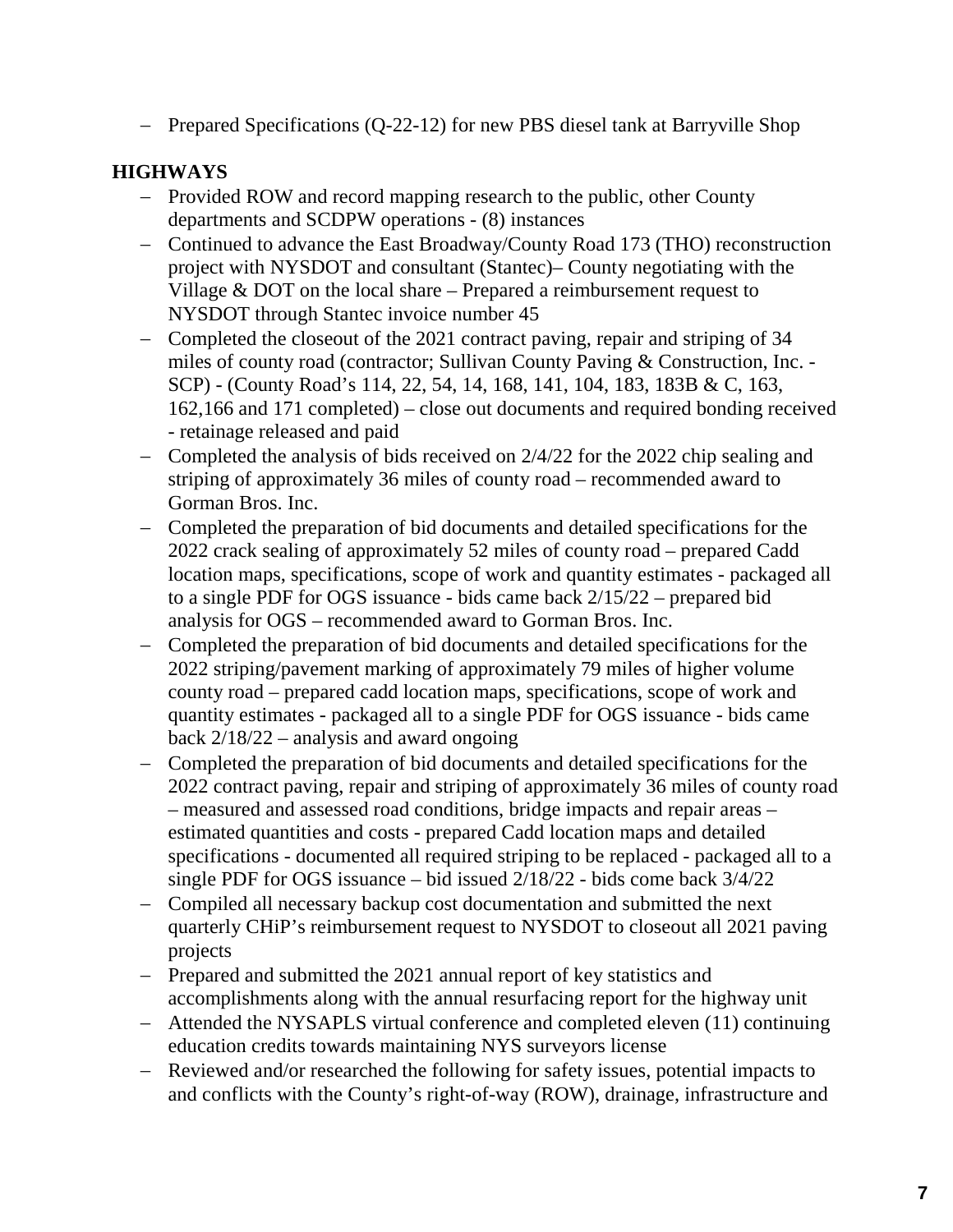maintenance on County Roads (CR): Sullivan County Airport – hangar building measurements and bay assignments for lease issue

- − Provided comments to county planning for G.M.L. 239 review on the following projects on or adjacent to a County Road (CR): FAL22-01 (CR 58) Camp Skwere; THO22-02 (CR 102) Rozhik; TUS22-01 (CR's 23-23-26) Ten Mile River and; HIG22-02 (CR 12) Monteleone
- − Issued permits on various County Roads no O (Overweight) permits no M (Misc./Access) permits – one D (Dig) permit and no U (Utility) permits – Field Inspected (5) existing/proposed access locations for compliance and/or closeout related to permitting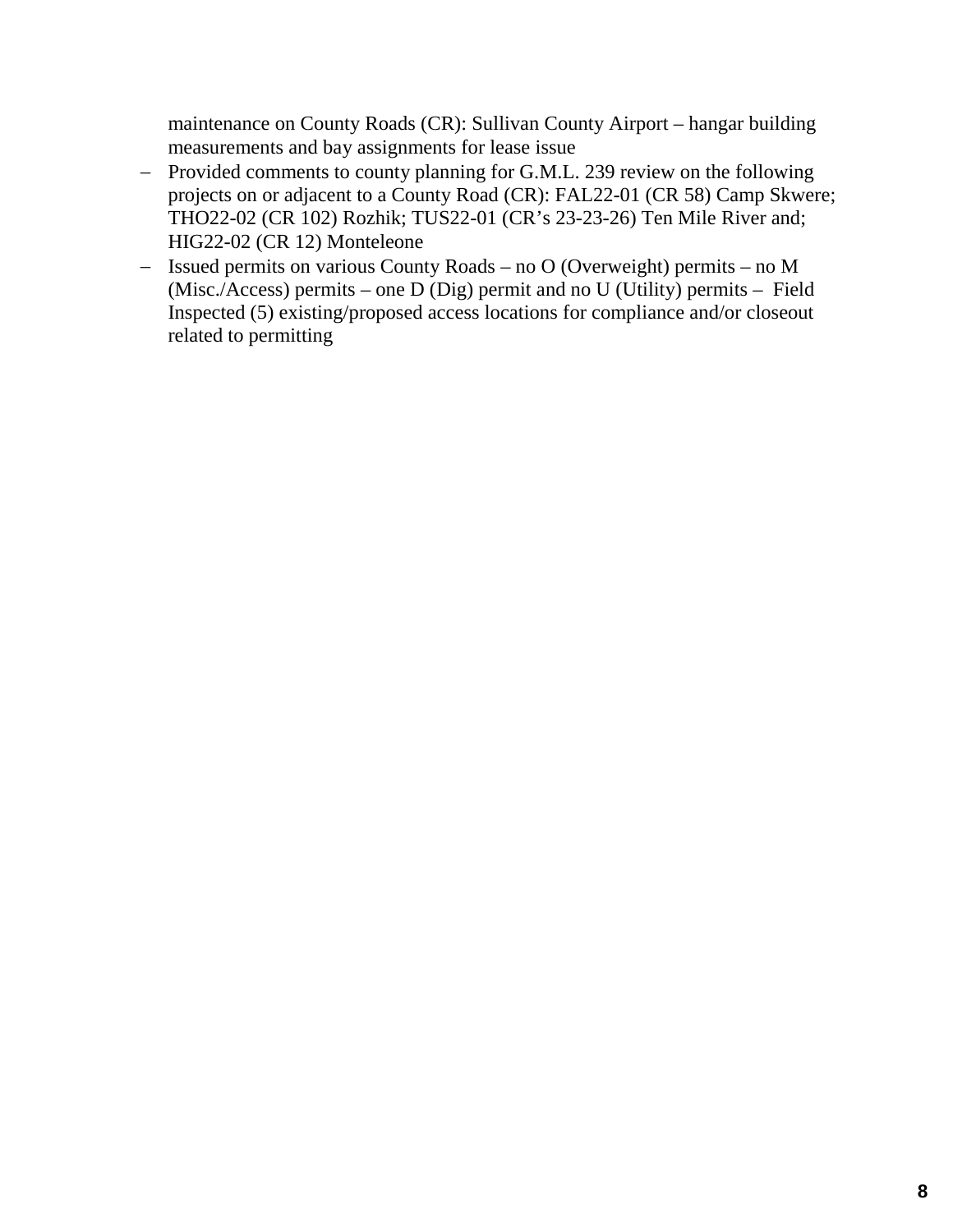| <b>Month</b> | <b>2020 MSW/CD</b> | <b>2021 MSW/CD</b> | <b>2022 MSW/CD</b> |
|--------------|--------------------|--------------------|--------------------|
| January      | 4098               | 4290               | 4423               |
| February     | 3630               | 3401               |                    |
| March        | 4430               | 5491               |                    |
| April        | 4379               | 7116               |                    |
| May          | 5398               | 7259               |                    |
| June         | 7346               | 9209               |                    |
| July         | 9973               | 12816              |                    |
| August       | 10004              | 11507              |                    |
| September    | 7427               | 6562               |                    |
| October      | 6106               | 6185               |                    |
| November     | 4848               | 6039               |                    |
| December     | 4756               | 5475               |                    |
| <b>TOTAL</b> | 72395              | 85353              |                    |

**SOLID WASTE & RECYCLING - MONTHLY REPORT**

**(T)** - Total Monticello Transfer Station

## **SOLID WASTE & RECYCLING**

- − *Education/Outreach*: DSW continues to offer a successful series of short educational programs at the landfill and advertised thru Facebook on an ongoing basis.
- − *Organics Management:* Project progressing well working with NYSDEC on the next steps. Have prepared reports / permit modifications and submitted to the NYSDEC continue to work on Monticello Transfer Station permit modification wording with NYSDEC.
- − *Accounts:* continue to address any delinquent accounts so they remain current with payment and provide electronic communication for customers.
- − *Annual Reports:* continue to track data for NYSDEC and EPA reporting.
- − *Composting:* continue working on start up for an effective (Residential Pilot Phase I) composting program, reviewing recently completed Organics Management Plan, and contacting UCRRA to ascertain feasibility of bringing collected organics to their facility. Preparing documents in conjunction with the NYSDEC. Preparing documents to acquire totes to be used for compost collection.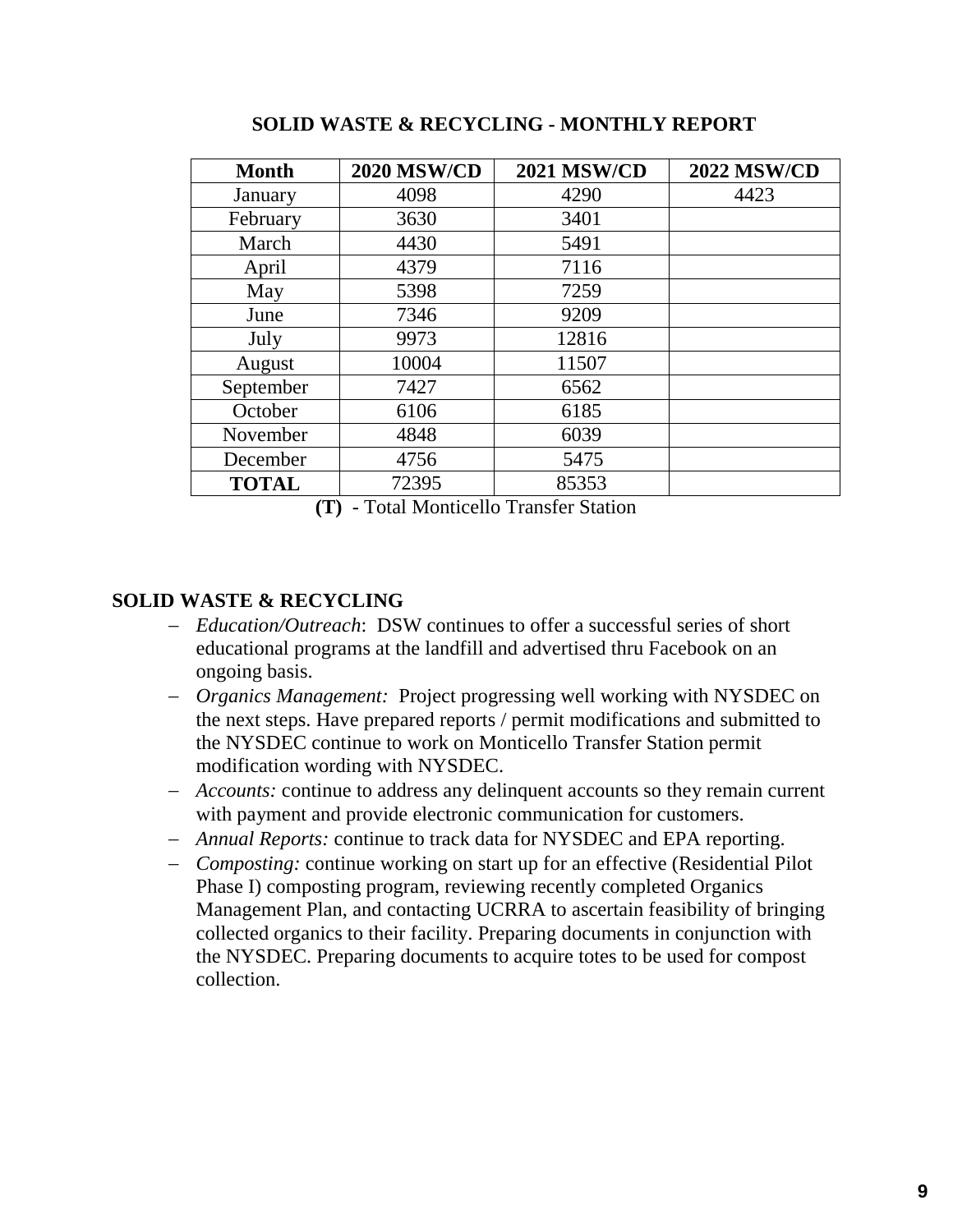

# Legislative Memorandum

**File #:** ID-4569 **Agenda Date:** 5/12/2022 **Agenda #:** 1.

#### **Narrative of Resolution:**

To authorize the County Manager to execute an agreement for Engineering Design Services with Barton & Loguidice D.P.C. for the replacement of County Bridge 77 (BRIDGE NY funded).

### **If Resolution requires expenditure of County Funds, provide the following information:**

**Amount to be authorized by Resolution:** \$450,000.00

**Are funds already budgeted? Yes**

**Specify Compliance with Procurement Procedures:**

**RESOLUTION INTRODUCED BY PUBLIC WORKS COMMITTEE TO AUTHORIZE AN AGREEMENT WITH BARTON & LOGUIDICE D.P.C. FOR THE COUNTY BRIDGE 77 (COUNTY ROUTE 22 OVER BEAVER BROOK) REPLACEMENT PROJECT FOR ENGINEERING DESIGN SERVICES.**

**WHEREAS**, the replacement of County Bridge 77 (County Road 22 Over Beaver Brook /BIN 3355420), P.I.N. 9755.25 (the Project) located in the Town Highland is to be implemented by contract and must meet the engineering requirements of the NYSDOT Local Projects Manual; and

**WHEREAS,** the project is eligible for 95% Federal funding through the NYSDOT BRIDGENY funding program; and

**WHEREAS,** Resolution No. 50-22 authorized Barton & Loguidice D.P.C. for engineering services needed for locally administered Federal aid projects and other bridge and highway projects; and

**WHEREAS,** the Division of Public Works recommends the award of an agreement for preliminary engineering/design services to the firm of Barton & Loguidice D.P.C. at a cost not to exceed \$450,000.00.

**NOW, THEREFORE, BE IT RESOLVED,** that the County Manager is authorized to execute an Agreement for preliminary engineering/design services with Barton & Loguidice D.P.C. at a cost not to exceed \$450,000.00, said contract to be in such form as the County Attorney shall approve.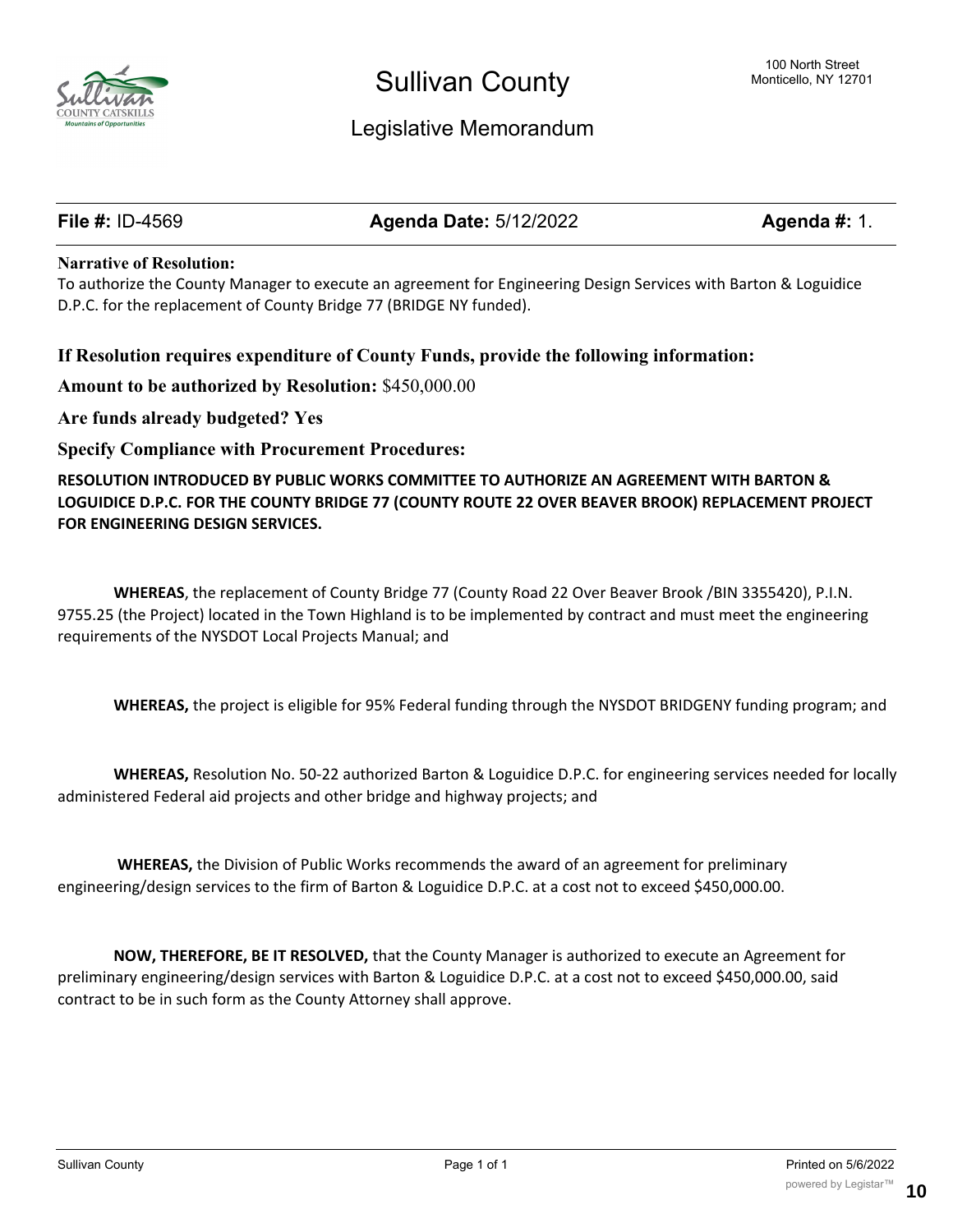

# Legislative Memorandum

**File #:** ID-4570 **Agenda Date:** 5/12/2022 **Agenda #:** 2.

#### **Narrative of Resolution:**

To authorize the County Manager to execute an agreement for Engineering Design Services with Greenman-Pedersen, Inc. for the replacement of County Bridge 82 (BRIDGE NY funded).

#### **If Resolution requires expenditure of County Funds, provide the following information:**

**Amount to be authorized by Resolution:** \$150,000.00

**Are funds already budgeted? Yes**

**Specify Compliance with Procurement Procedures:**

### **RESOLUTION INTRODUCED BY PUBLIC WORKS COMMITTEE TO AUTHORIZE AN AGREEMENT WITH GREENMAN-PEDERSEN, INC. FOR THE COUNTY BRIDGE 82 (COUNTY ROUTE 49 OVER NEVERSINK RIVER) REPLACEMENT PROJECT FOR ENGINEERING DESIGN SERVICES.**

**WHEREAS**, the replacement of County Bridge 82 (County Route 49 Over Neversink River/BIN 3355520), P.I.N. 9755.24 (the Project) located in the Town Forestburgh is to be implemented by contract and must meet the engineering requirements of the NYSDOT Local Projects Manual; and

**WHEREAS,** the project is eligible for 95% Federal funding through the NYSDOT BRIDGENY funding program; and

**WHEREAS,** Resolution No. 50-22 authorized Greenman-Pedersen, Inc. for engineering services needed for locally administered Federal aid projects and other bridge and highway projects; and

**WHEREAS,** the Division of Public Works recommends the award of an agreement for preliminary engineering/design services to the firm of Greenman-Pedersen, Inc. at a cost not to exceed \$150,000.00.

**NOW, THEREFORE, BE IT RESOLVED,** that the County Manager is authorized to execute an Agreement for preliminary engineering/design services with Greenman-Pedersen, Inc. at a cost not to exceed \$150,000.00, said contract to be in such form as the County Attorney shall approve.